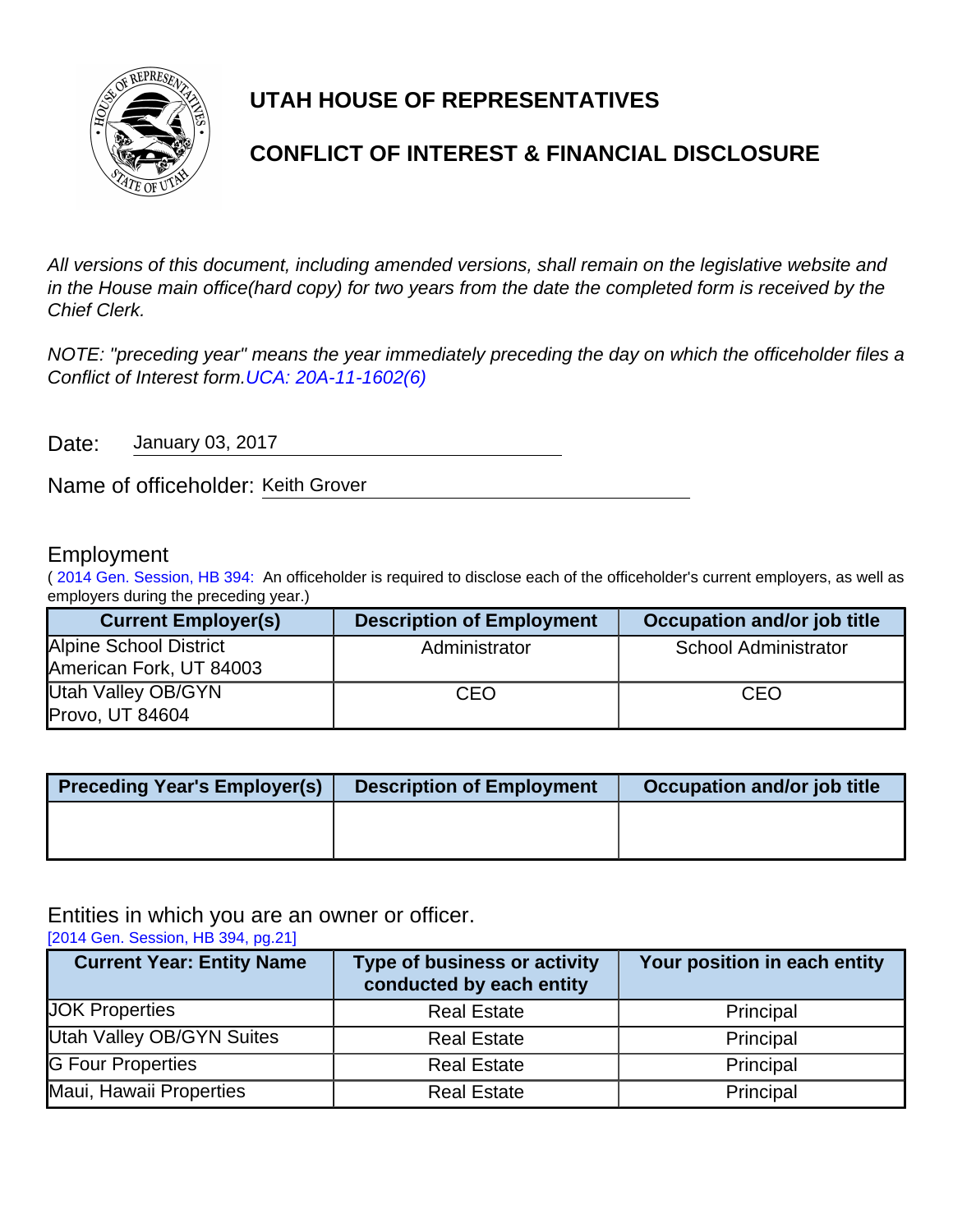| <b>Preceding Year: Entity Name</b> | Type of business or activity<br>conducted by the entity | Your position in each entity |
|------------------------------------|---------------------------------------------------------|------------------------------|
|                                    |                                                         |                              |

## Each individual or entity from whom the regulated officeholder has received \$5,000 or more *in income* currently and during the preceding year.

### [\[2014 Gen. Session, HB 394, pg.21\]](http://le.utah.gov/~2014/bills/static/HB0394.html)

NOTE: [UCA 20A-11-1604\(5\)\(b\)](http://le.utah.gov/xcode/Title20A/Chapter11/20A-11-S1604.html?v=C20A-11-S1604_2014040320140313) "in making the disclosure..., a regulated officeholder who provides goods or services to multiple customers or clients as part of a business or a licensed profession is only required to provide the information described in Subsection (4)(e) in relation to the entity or practice through which the regulated officeholder provides the goods or services and is not required to provide the information described in Subsection (4)(e) in relation to the regulated officeholder's customers or clients."

| Name of individual or entity   | Type of business or activity<br>conducted by the entity |
|--------------------------------|---------------------------------------------------------|
| <b>Alpine School District</b>  | Education                                               |
| <b>Robinson and Associates</b> | <b>Real Estate</b>                                      |
| Utah Legislature               | Representative                                          |
| Utah Valley OB/GYN             | <b>Medical Practice</b>                                 |
| <b>G-Four Properties, LLC</b>  | <b>Real Estate</b>                                      |
| <b>OB/GYN Suites, LLC</b>      | <b>Real Estate</b>                                      |
| <b>JOK Properties, LLC</b>     | <b>Real Estate</b>                                      |

Each entity in which you currently hold any stocks or bonds having a fair market value of \$5,000 or more, including info for the preceding year.

[\[2014 Gen. Session, HB 394, pg.21\]](http://le.utah.gov/~2014/bills/static/HB0394.html)

(excludes funds that are managed by a third party, including blind trusts, managed investment accounts, and mutual funds)

| Name of entity            | Type of business or activity<br>conducted by the entity |
|---------------------------|---------------------------------------------------------|
| <b>Apple Computers</b>    | Technology                                              |
| <b>Bit Coin/Coin Base</b> | <b>Virtual Currency</b>                                 |
| Square Incorporated       | <b>Point of Sale Services</b>                           |

Entity or organization for which you serve on the board of directors or in any other type of paid leadership capacity (include current and preceding year).

[\[2014 Gen. Session, HB 394, pg.21\]](http://le.utah.gov/~2014/bills/static/HB0394.html)

\*(only required to list those entities not already listed in responses to questions 3, 4, or 5)

| Name of entity or organization | Type of business or activity<br>conducted by the entity | Your position in the<br>entity or organization |
|--------------------------------|---------------------------------------------------------|------------------------------------------------|
| <b>Wayne Education</b>         | <b>Education Services</b>                               | Advisor                                        |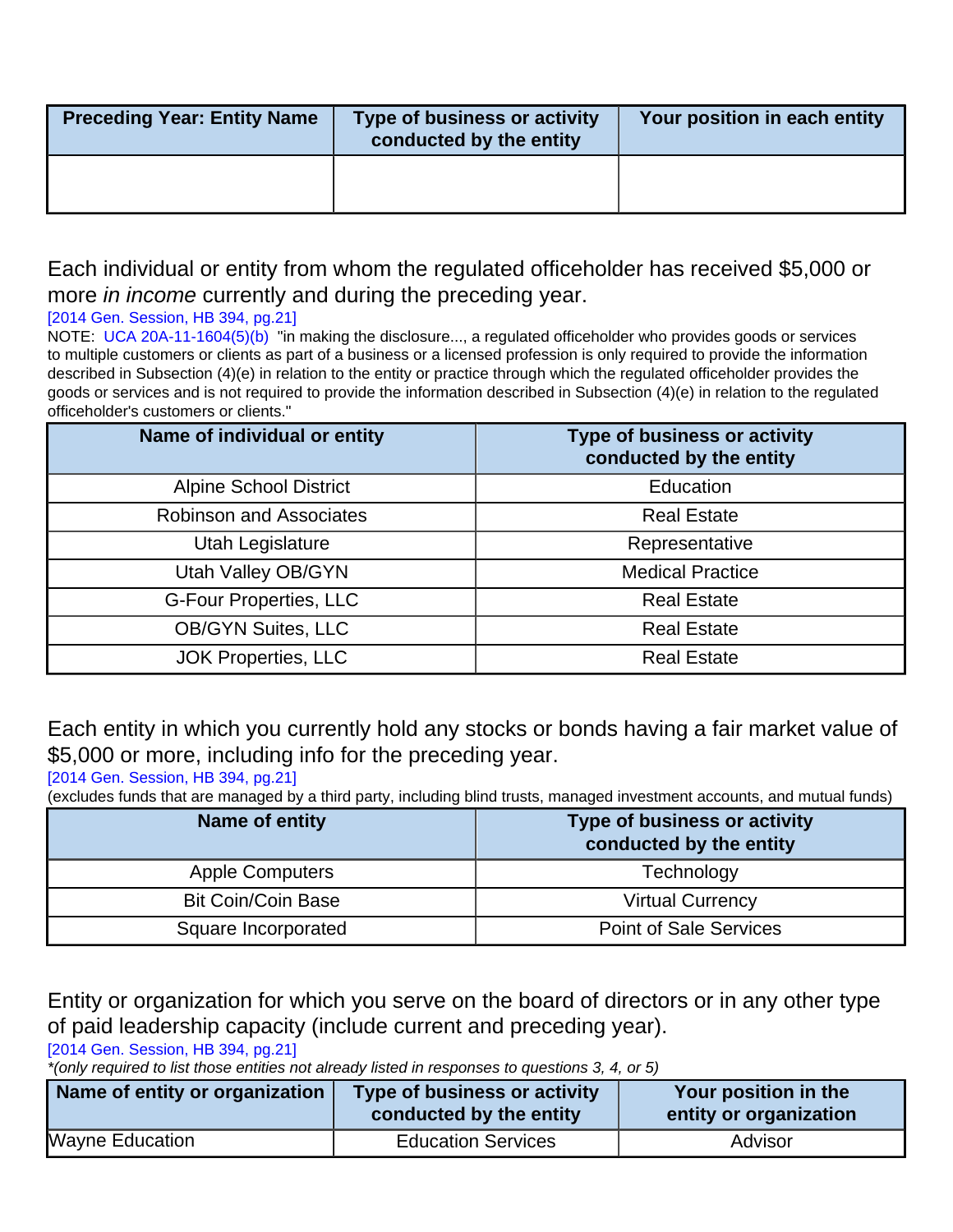Description of any real property in which the legislator holds an ownership or other financial interest that the legislator believes may constitute a conflict of interest. (optional)

[\[2014 Gen. Session, HB 394, pg.22\]](http://le.utah.gov/~2014/bills/static/HB0394.html)

| Description of the real property | Description of the type of<br>interest held by the legislator |
|----------------------------------|---------------------------------------------------------------|
|                                  |                                                               |

Name of spouse and any other adult residing in your household who is not related by blood or marriage, and their employment information. Include current employer(s) and employer(s) during the preceding year.

[\[2014 Gen. Session, HB 394, pg.22\]](http://le.utah.gov/~2014/bills/static/HB0394.html)

Name of Spouse: Julie Grover

| <b>Spouse's current employer</b>        | <b>Address</b>                      |
|-----------------------------------------|-------------------------------------|
| Utah Valley OB/GYN                      | 1055 North 300 West Provo, UT 84604 |
|                                         |                                     |
| Spouse's employer in the preceding year | <b>Address</b>                      |

Information for other adults not related by blood or marriage who are living in the same home as officeholder.

| <b>Name of Individual</b> | Brief description of employment & occupation |
|---------------------------|----------------------------------------------|
|                           |                                              |
|                           |                                              |

Any other matter or interest you believe may constitute a conflict of interest. (optional) [\[2014 Gen. Session, HB 394, pg.22\]](http://le.utah.gov/~2014/bills/static/HB0394.html)

Member of PTA, NRA, and Utah Association of Realtors.